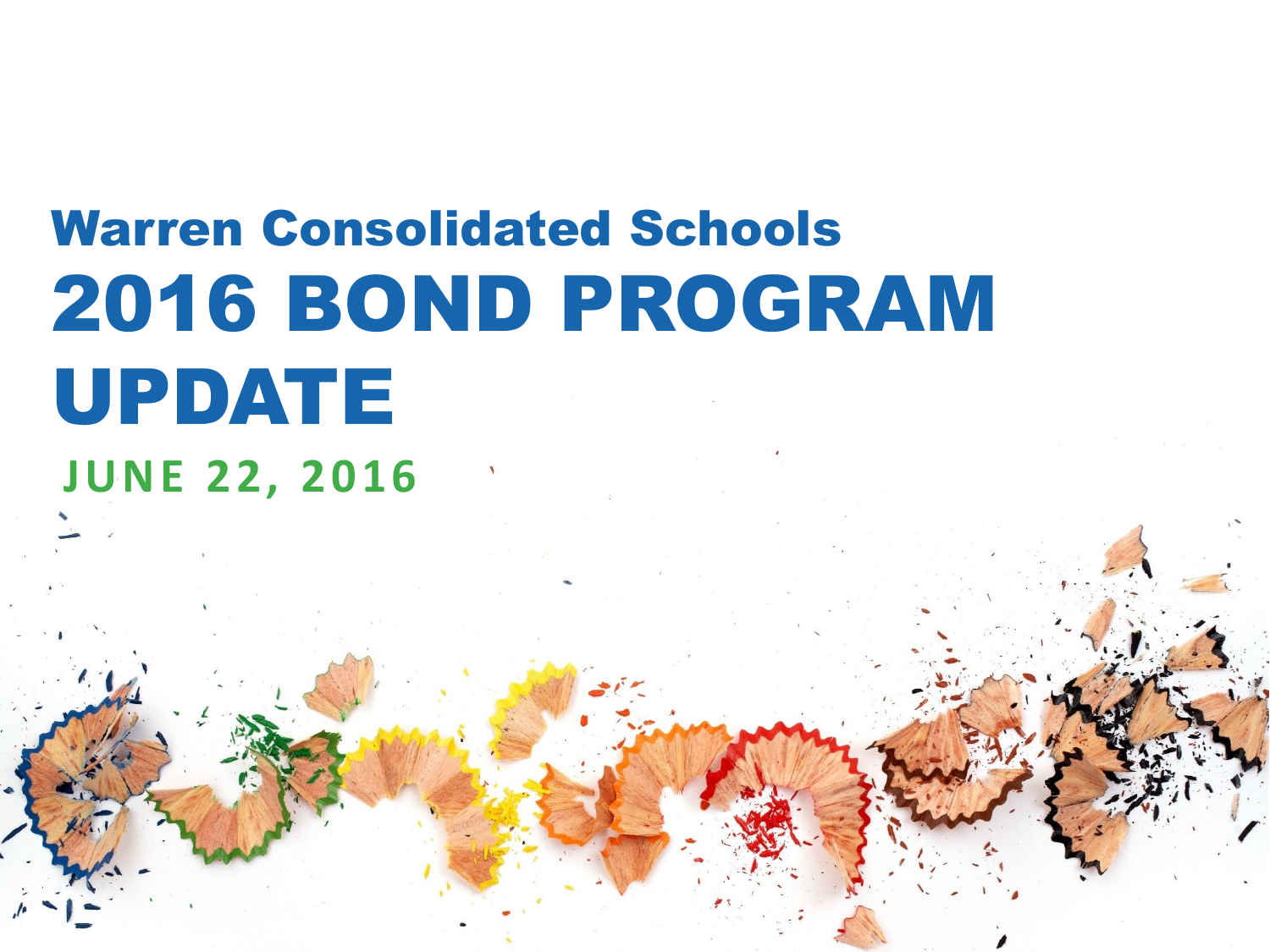## \$134.5 Million Bond Program





#### **District-Wide Facility, Safety, and Security Improvements**

- Upgrade secure entry vestibules
- Add Security door access and cameras
- Roofing and flooring replacement
- Upgrade fire alarm panels
- Replace interior and exterior doors
- Upgrade HVAC, plumbing and lighting/electrical

#### **Site, Fields, and Playground Improvements**

- Re-pave deteriorating parking lots and sidewalks
- Replace wore fences
- Upgrade athletic fields, courts, tracks
- Upgrade playground areas

#### **Technology Updates**

- Upgrade technology and infrastructure to support 21st century learning
- Enhance technology in each classroom.
- Mobile learning devices for students
- Replace obsolete computers
- Update and expand wireless network

#### **Bus, Furniture and Equipment Replacement**

- Replacement of worn, unusable classroom furniture
- Replacement of school buses past useful life
- Necessary band, athletic and recess equipment

**2**

### **2016 - 2021**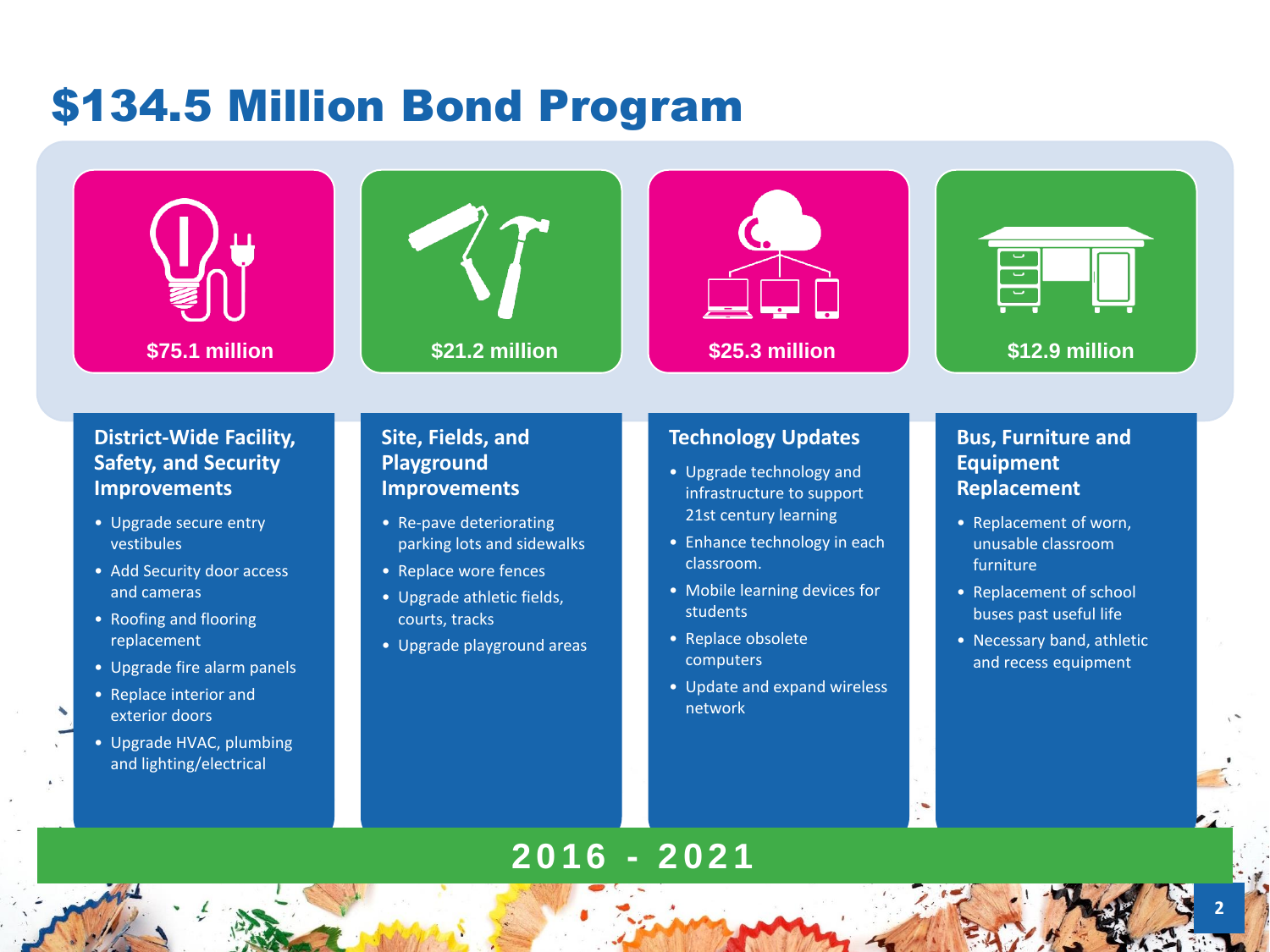# Potential Phase 1 Projects

**The following is a list of projects the Bond Team is looking at potentially competing this Summer and/or during the 2016/17 school year.**

- **Computer Replacement**
- **Laptop Cart Deployment**
- **Computer Network Storage Upgrades**
- **Bus Replacement (+/- 10)**
- **Equipment replacement (food service, athletic, band, maintenance, grounds)**
- **District Wide Building Exterior/Interior Lighting Upgrades**
- **Prep work for new exterior building signs**
- **Playfield upgrades at elementary and middle schools**
- **Replace stage curtains**

**This list of projects was identified because they require a limited about of design work, have a reasonable procurement process and/or can be competed around the school schedule.**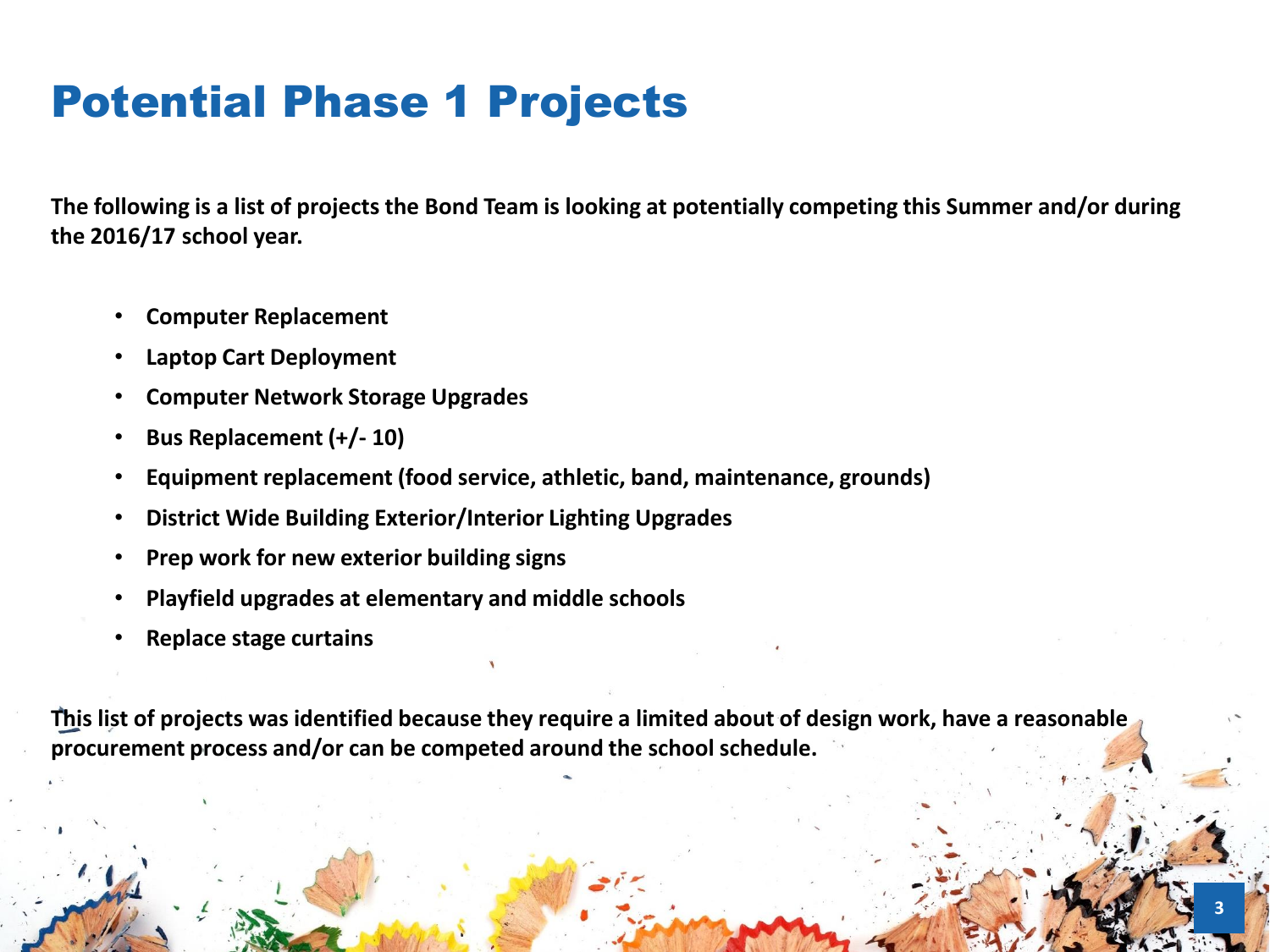## Project Delivery Approach

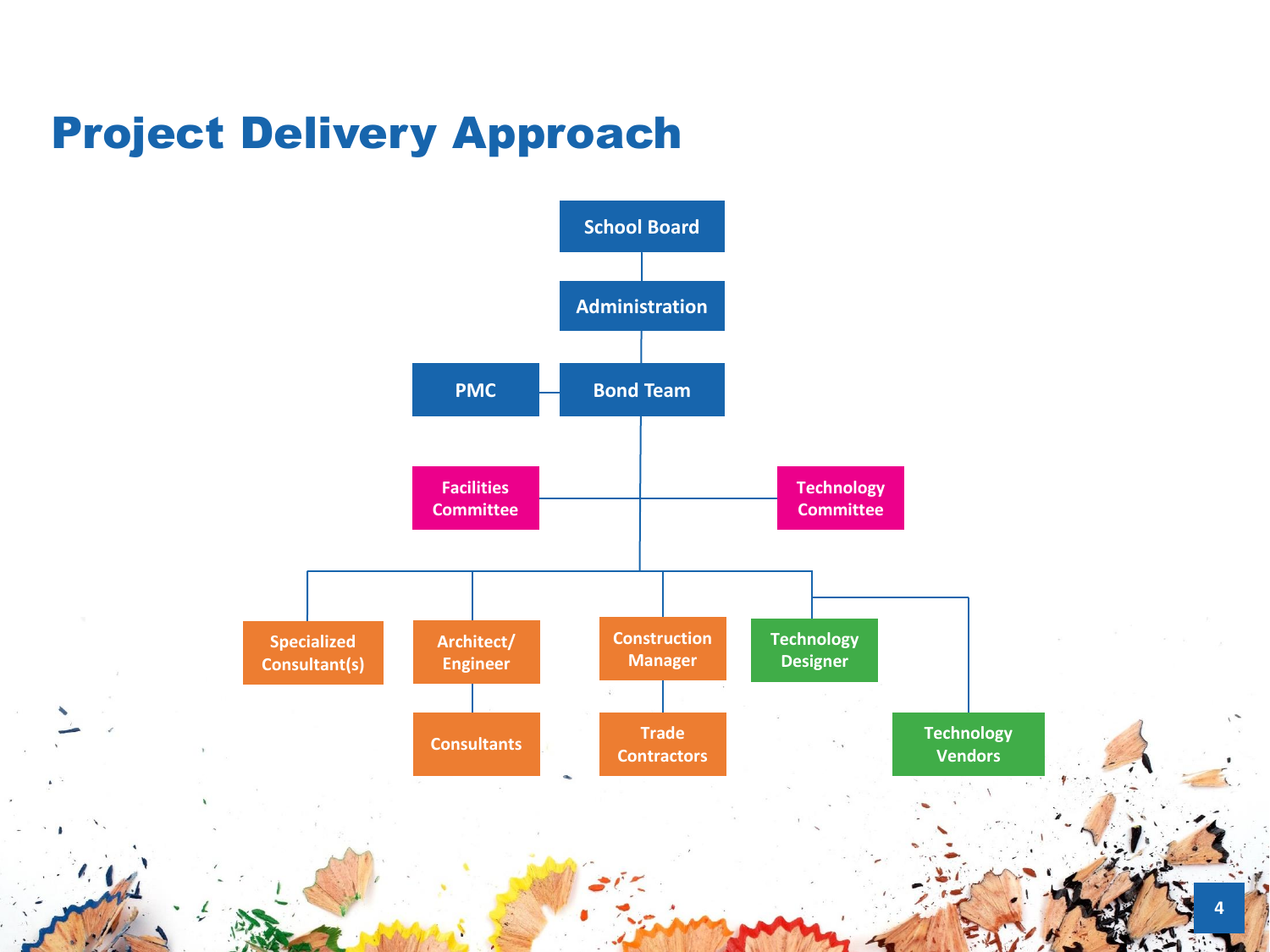### 2016 Bond Program Committees

#### • **2 Separate Advisory Committees (Facilities and Technology)**

- » Each Committee will have a dedicated chairperson to report to the Bond Team
- » Each Committee will include 2-4 Representatives from each union group
- » 5 year commitment to allow continuity through multiple phase of the program
- » Meet on average 1 time per month through the Schematic and Design Development phase

- » Committee meetings will start in August 2016
- » Committee will include the design consultants as necessary to facilitate discussion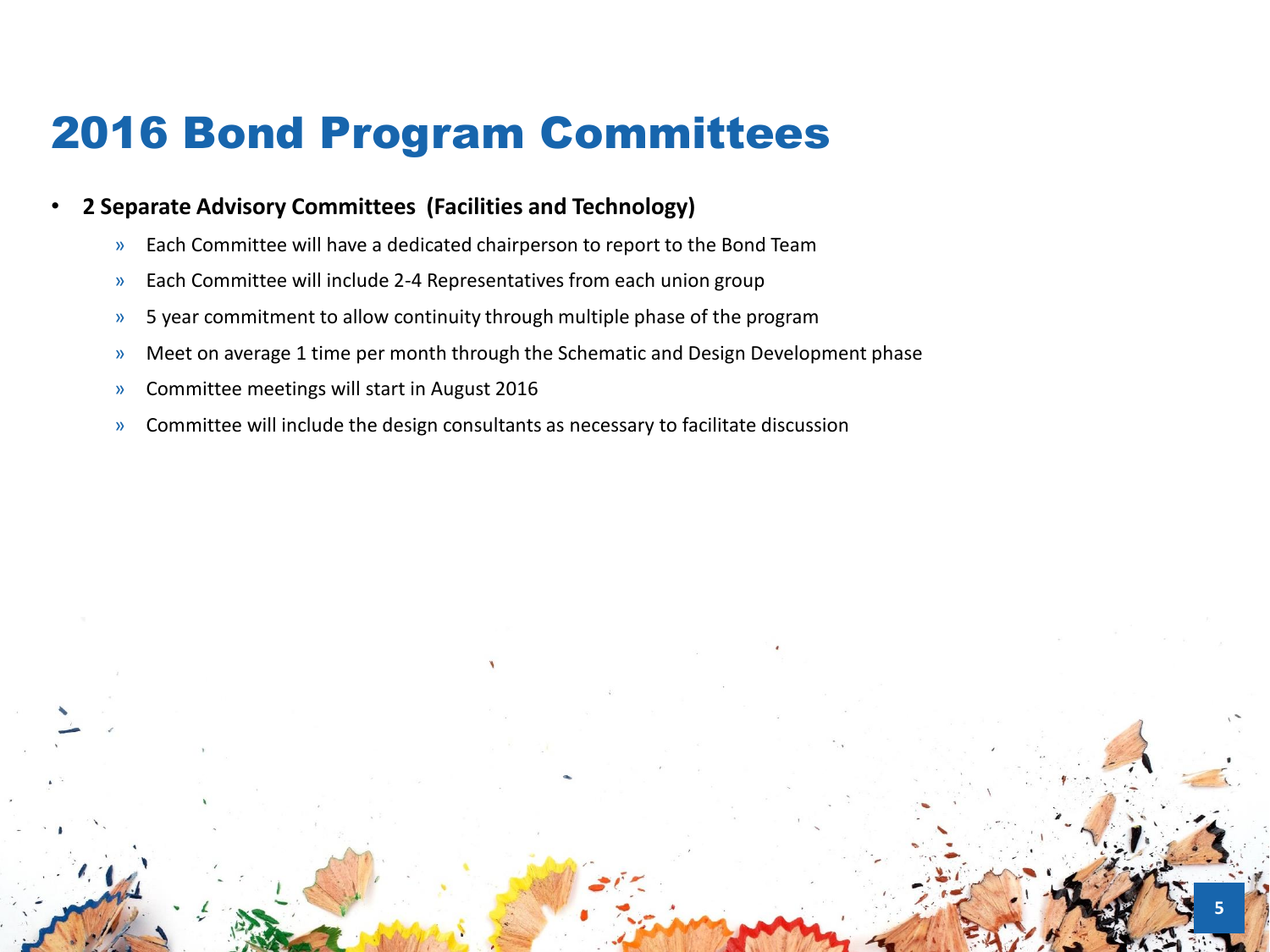### Qualified Bond Issue

The use of bond proceeds by public schools is defined in The Revised School Code Part 17, Sections 1351 through 1372 (MCL 380.1351- 380.1372). Briefly, allowable and unallowable uses of bond proceeds are as follows:

#### **ALLOWABLE USES:**

- **Remodeling existing school buildings**
- **Developing and improving sites, athletic facilities, playgrounds**
- **Direct bond program costs, such as: professional fees, election fees, issuance costs, audit costs**

**Purchasing school buses, loose furnishings and equipment**

**Purchasing technology. This is limited to:**

- » **Hardware and communication devices that transmit, receive or compute information for pupil instructional purposes**
- » **Initial purchase of operating system and customized application software if acquired in conjunction with hardware**

#### **BOND PROCEEDS CANNOT BE USED FOR:**

- **Repairs, maintenance, or maintenance agreements**
- **Supplies, salaries, service contracts, lease payments, installment purchase contracts**
- **Automobiles, trucks, or vans, Uniforms, Textbooks**
- **Upgrades to an existing computer operating system/software, training/consulting, or maintenance contracts**

Bond proceeds must be expended in accordance with competitive bidding requirements described under Sections 1267 and 1274 of The Revised School Code.